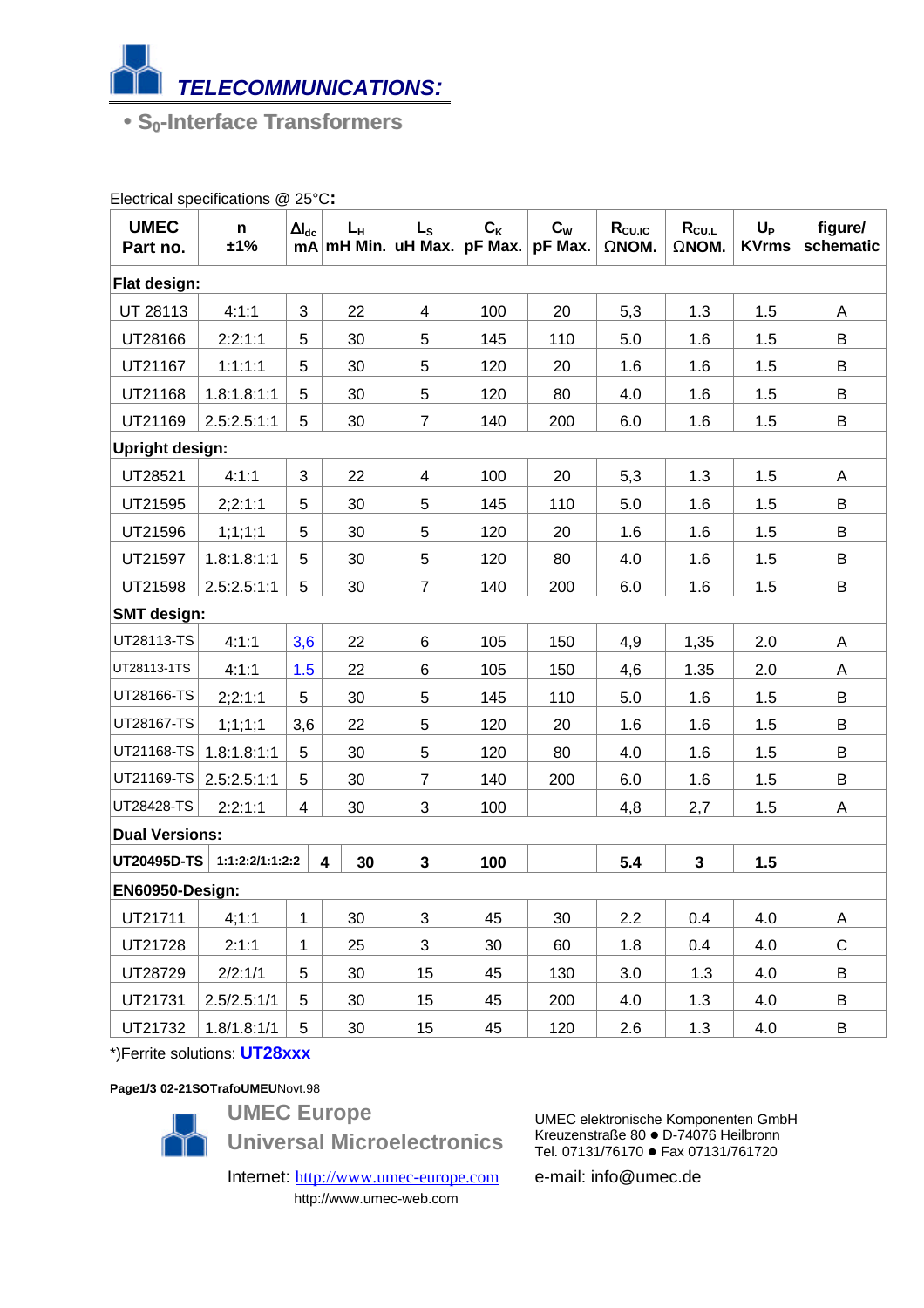

## • **Dimensions and connections(tolerance=±0.2mm)**



\*) pins arrangement according to customer requirement.

**Page2/3 02-21SOTrafoUMEU**Novt.98



UMEC elektronische Komponenten GmbH Kreuzenstraße 80 · D-74076 Heilbronn Tel. 07131/76170 · Fax 07131/761720

e-mail: info@umec.de